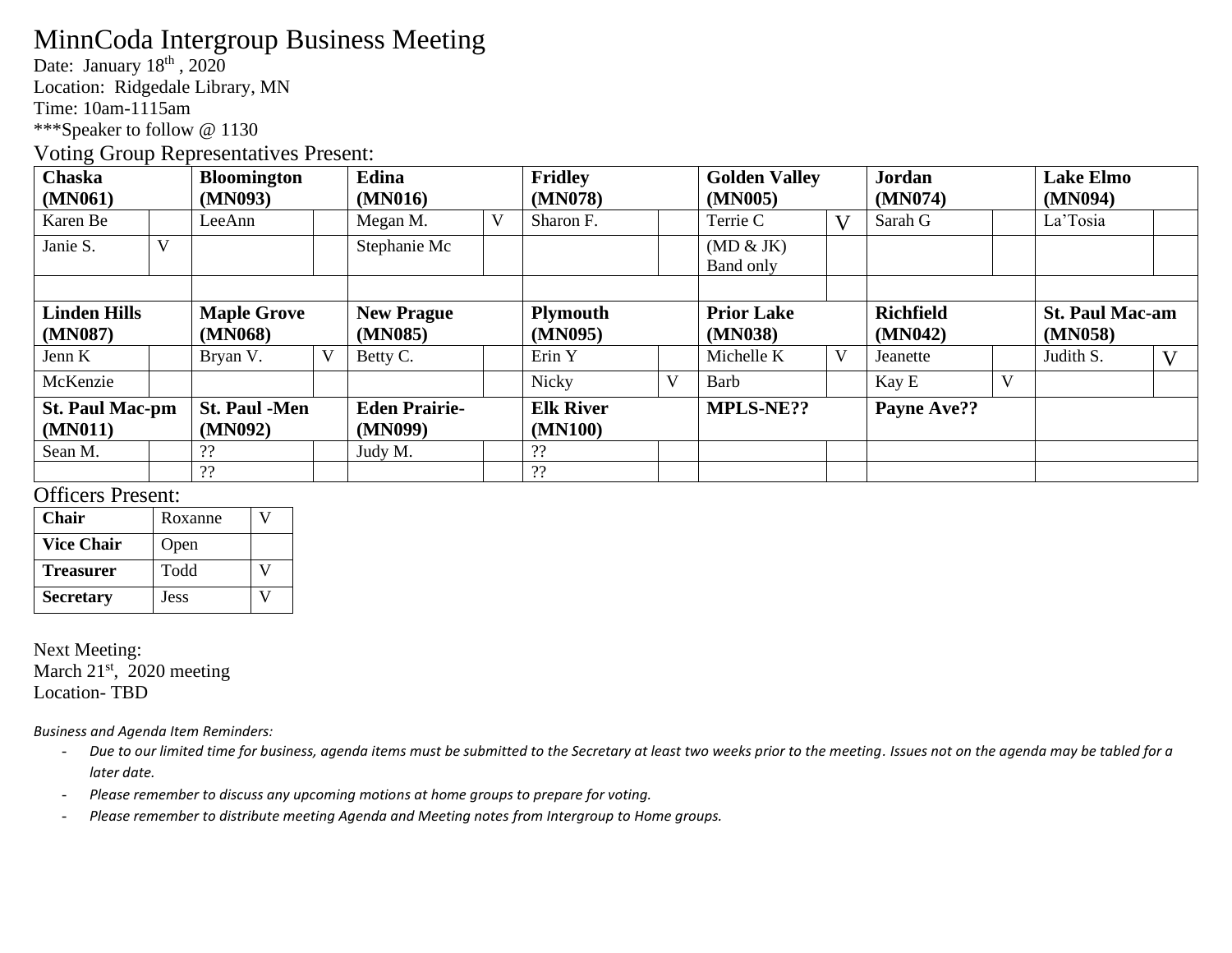## MOTIONS:

| <b>Motion</b>                                     | 2nd | For |  | <b>Opposed</b>   Abstain   Other Notes |
|---------------------------------------------------|-----|-----|--|----------------------------------------|
| <b>Minutes from November</b>                      |     | 10  |  | Terri motion/Bryan second              |
| CoDA World Donation                               |     |     |  | Bryan motion/Nicky second              |
| Officer Position--- Chair Roxanne 1 year add term |     |     |  | Megan motion/Terri second              |
| <b>Officer Position---- Vice Chair</b>            |     |     |  | Table at this time                     |
|                                                   |     |     |  |                                        |

## AGENDA:

| <b>Items/Topic</b>                      | <b>Discussion</b>                                                                                                                                                                                                                                                                                                                                                                                                                                                                                                                                                                                                                                                                                                                                                                                                                                                                                                                                                                                                                                             | <b>Decision Action Needed or</b>                                                                                                                                         |
|-----------------------------------------|---------------------------------------------------------------------------------------------------------------------------------------------------------------------------------------------------------------------------------------------------------------------------------------------------------------------------------------------------------------------------------------------------------------------------------------------------------------------------------------------------------------------------------------------------------------------------------------------------------------------------------------------------------------------------------------------------------------------------------------------------------------------------------------------------------------------------------------------------------------------------------------------------------------------------------------------------------------------------------------------------------------------------------------------------------------|--------------------------------------------------------------------------------------------------------------------------------------------------------------------------|
| Intro<br>Announcements<br>and Reminders | <b>Opening Prayer</b><br>Welcome and Introductions<br>Ice Breaker<br>Approve Previous Intergroup Minutes<br>If your group is struggling, please notify one of the Intergroup officers before disbanding.<br>If you are starting a new meeting or know of one starting, please notify Intergroup via<br>Band.<br>If your group is planning a fun event and wants to include the larger fellowship, please<br>notify Judith and/or let Roxanne know so we can advertise it on Band and at meetings.<br>If you would like to be on one of our many service committees, please let one of the officers<br>know and we will get you in contact with the other team members. (Current Committees<br>include: Fun, Bylaws, Outreach, Hospital and Institution, Mini-Conference, Retreat)<br>If you are electing a new GSR please contact Jess to have her add them to band as well as<br>give overview information on GSR position including tutorial of band and where to see<br>intergroup meeting dates; review by-laws; discuss intergroup procedures; copies of | Follow/Up<br>Bloomington struggling--- if you<br>can attend meetings please do.<br>Minncoda.org is up and running-<br>please visit, submit blogs and<br>verify mtg info. |
|                                         | previous meeting minutes etc.                                                                                                                                                                                                                                                                                                                                                                                                                                                                                                                                                                                                                                                                                                                                                                                                                                                                                                                                                                                                                                 |                                                                                                                                                                          |
| <b>Treasurer Report</b>                 | Report given by Todd<br><b>Motion for CoDA World Donation</b>                                                                                                                                                                                                                                                                                                                                                                                                                                                                                                                                                                                                                                                                                                                                                                                                                                                                                                                                                                                                 | \$410=20% donation to World<br>Motion passes                                                                                                                             |
| 7 <sup>th</sup> tradition               | Pass around 7 <sup>th</sup> tradition donation.<br>Donation goes to Plymouth                                                                                                                                                                                                                                                                                                                                                                                                                                                                                                                                                                                                                                                                                                                                                                                                                                                                                                                                                                                  |                                                                                                                                                                          |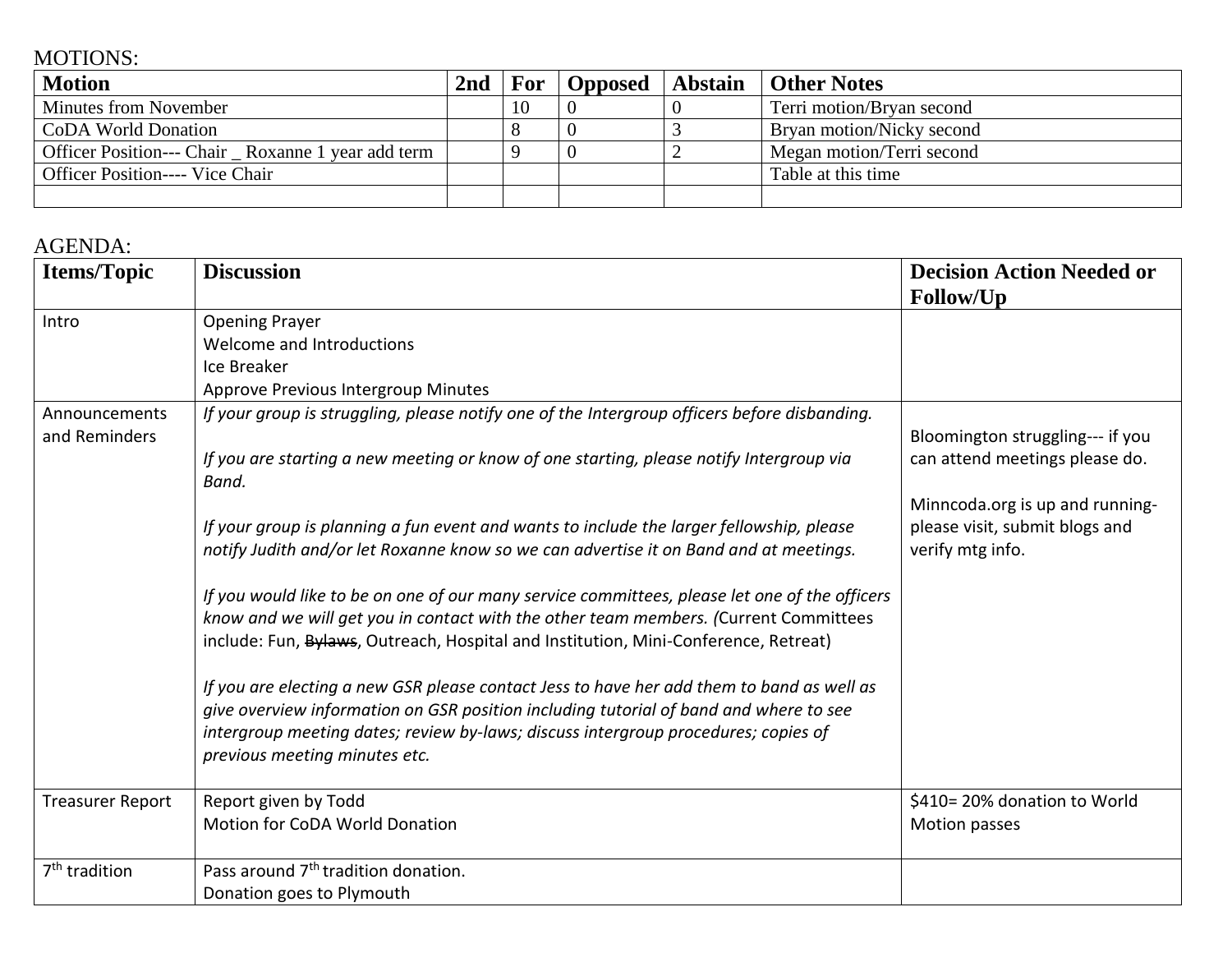| Chair and Vice<br><b>Chair Positions</b> | Motions to vote on chair and vice chair positions.                                                                                                                                                                                                                                                                                                                                                                                                                                                                                                                                                                                                                                                                                                                                                                                                                                                                                                                                                                                                                                                                                                                                                                                   | Roxanne 1 year additional term-<br>Motion passes<br>No vice at this time- ideally<br>candidate for this position would<br>fill the chair position.                                                                                                                                                                   |
|------------------------------------------|--------------------------------------------------------------------------------------------------------------------------------------------------------------------------------------------------------------------------------------------------------------------------------------------------------------------------------------------------------------------------------------------------------------------------------------------------------------------------------------------------------------------------------------------------------------------------------------------------------------------------------------------------------------------------------------------------------------------------------------------------------------------------------------------------------------------------------------------------------------------------------------------------------------------------------------------------------------------------------------------------------------------------------------------------------------------------------------------------------------------------------------------------------------------------------------------------------------------------------------|----------------------------------------------------------------------------------------------------------------------------------------------------------------------------------------------------------------------------------------------------------------------------------------------------------------------|
| All- GSRs                                | GSR check-in<br>Round Robin to inform intergroup on each GSR home group.<br>Format of group- speaker, step study, book study, open topic, RPC's etc.<br>Typical group attendance<br>CoDA materials used--- book, RPCs, other?<br>Do you have regular business meetings- how often?<br>Do you have group officers? Literature, Treasurer, Secretary, Phone List keeper etc?<br>Any strengths, challenges or opportunities you would like to tell intergroup about your<br>group.<br>In addition, each GSR will be given a hand out that we are requesting is filled out and<br>returned to Jess. (AND- yes in addition to the sharing we are requesting that each GSR<br>complete the survey so we have an accurate reflection of your group as there are several<br>additional questions.) The electronic version of this handout will be posted on band.<br>The survey will be shared with officers of intergroup as well as the outreach committee<br>only. The survey's will not be public or posted for other members to review. Information<br>from the surveys may lead to sub-committees, further enhance web information on<br>Minncoda.org regarding meetings, lead into future agenda meeting learnings/discussion<br>etc. | Please complete the survey and<br>send to Jess by 3/1/2020.<br>Via band, email, you can even<br>take a picture and send (as<br>long as the writing is<br>legible $\circled{c}$ )<br>Groups provided round robin<br>information regarding their<br>groups.<br>No action items but please<br>turn in surveys to Jess!! |
| Committee<br>Reports                     | Check-in on progress of Committees, activities and any assistance needed from intergroup<br>for planning purposes<br>Key contact/s or committee chair<br>Sign-up sheet for committees<br>Group check-in on committees, commitments and any new committees needed<br>Outreach-Roxanne<br>Minncoda.org- refer to website for events, meetings etc. Continue to visit on a regular<br>basis.                                                                                                                                                                                                                                                                                                                                                                                                                                                                                                                                                                                                                                                                                                                                                                                                                                            | Renew committees-clipboards<br>laid out for signups.<br>No reports                                                                                                                                                                                                                                                   |